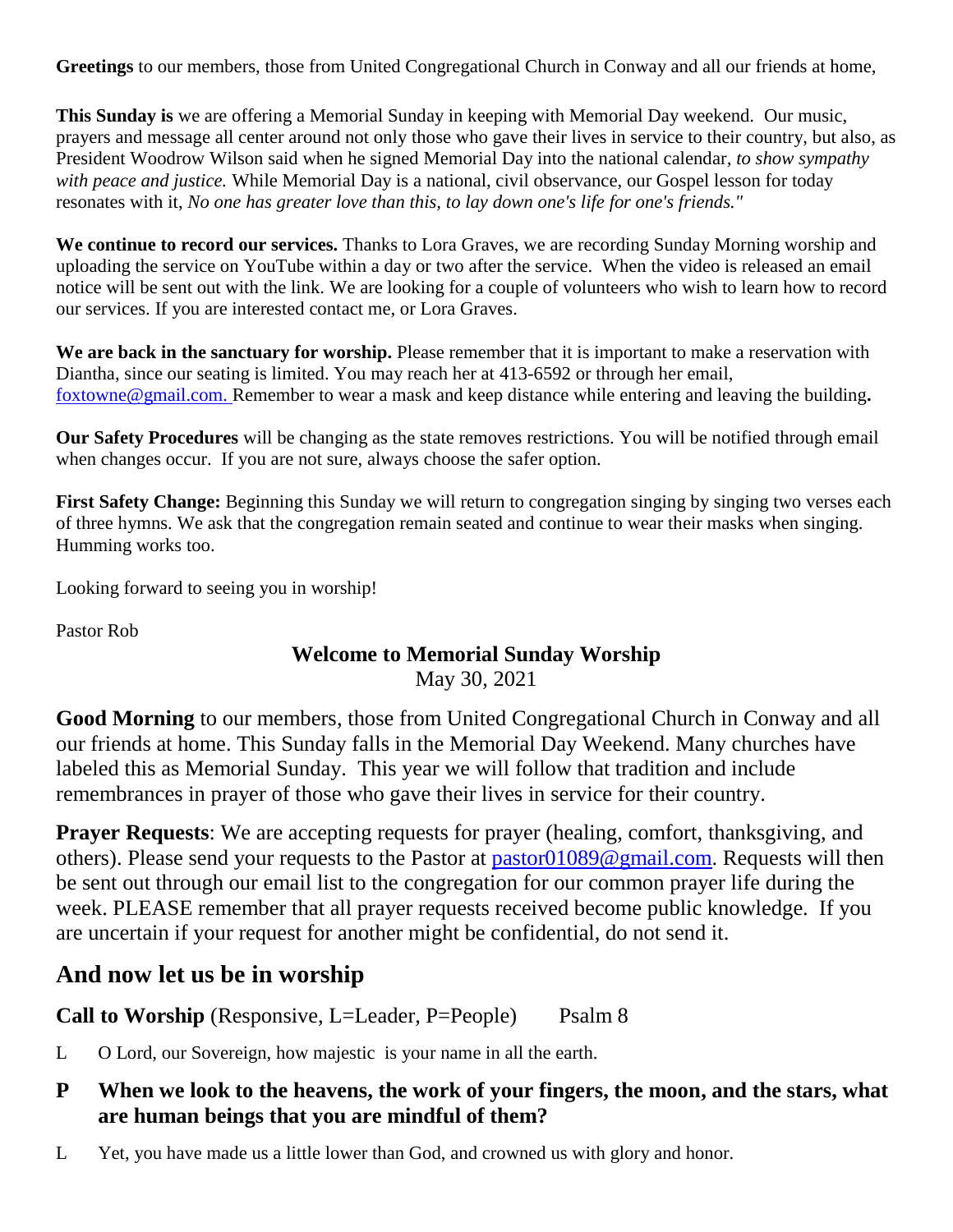#### **P O Lord, our Sovereign, how majestic is your name in all the earth!**

**\* Hymn:** 437, *My Country, 'Tis of Thee,* First 2 verses

# **Unison Morning Prayer & the Lord's Prayer**

**O God, creator of this new day, we offer our prayers of thanksgiving. We give thanks for the liberty we enjoy, for the bounties of our tables and for the security of our nation. We give thanks for those who have given their lives that we may be so blessed this day. Each new day, as we remember and give thanks, we pray for peace, in our hearts and in our homes, in our nation and in our world, and always in the name of Christ who taught us to pray saying…***Our Father, who art in heaven, hallowed be thy name. Thy kingdom come, thy will be done, on earth as it is in heaven. Give us this day our daily bread and forgive us our debts as we forgive our debtors. And lead us not into temptation but deliver us from evil. For thine is the kingdom and the power and the glory forever. Amen.*

### **Prayers of the People**

This morning's prayers are a memorial to all those who have given their lives in the service of our country and those who have suffered in our times of conflict. There will be time for personal prayer and meditation, concluding with prayers for peace.

Loving God, may our prayers this morning be like candles lit before you. May their light scatter the darkness. May their flame be a symbol of hope. May their burning be a sign of our faith. May our prayers serve as memorials for all those who gave of their lives in the service of their country. May we remember, this day, all Americans who have died in our wars. The American Revolution, The Indian Wars, The Barbary Wars, The War of 1812, The Mexican American War, The American Civil War, The Spanish American War, The United States Philippine War, The Moro Wars, The Banana Wars, The First World War, The Second World War, The Korean War, The Vietnam War, The Persian Gulf Wars, The Iraq War, The Afghanistan War.

May our prayers serve as memorials for all those who gave of their lives in the service of their country. May we remember all Americans who died in conflicts and rebellions worldwide. The Boxer Rebellion, The Russian Civil War, The El Salvador Civil War,

Interventions in Lebanon, the Dominican Republic, Grenada, Bosnia, Panama, and Syria. Let our prayers, O God, serve as memorials to all who have perished. Let them serve as memorials to all who have suffered in times of war and conflict:

Husbands and wives, fiancées, and close friends. Parents and Grandparents, all the children. Neighbors, communities, and all who have mourned the loss of the ones they love. May these prayers join many others for peace. Loving God, even in our sorrow for so many lives gone may our lives be lights of peace to our world. May we always point to Jesus, Prince of Peace. May we seek his peace in the midst of conflict and in the moments of celebration. In